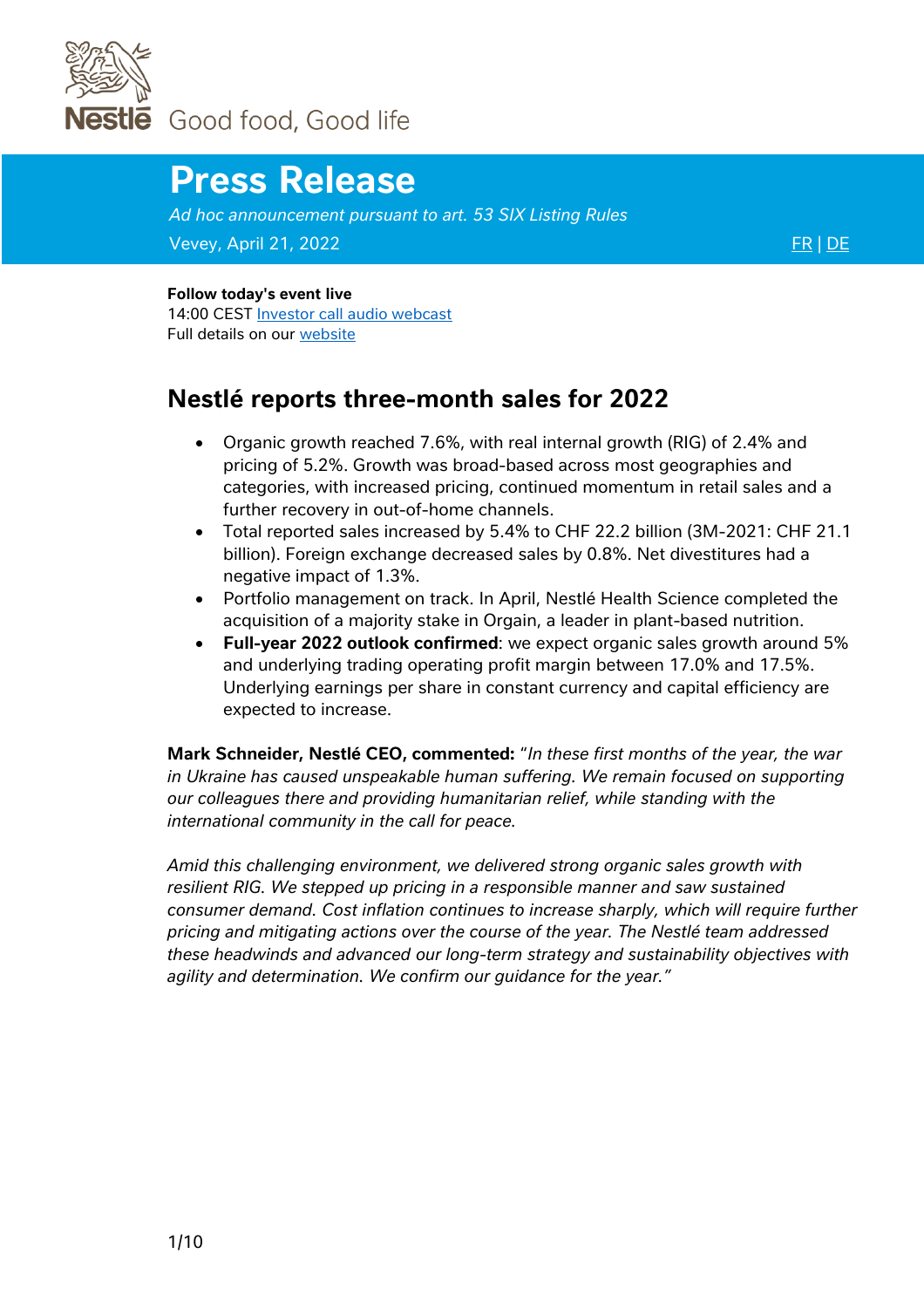|                                    | Total<br>Group | Zone<br><b>North</b><br>America | Zone<br><b>Europe</b> | Zone AOA | Zone<br>Latin<br>America | Zone<br><b>Greater</b><br>China | <b>Nespresso</b> | Nestlé<br><b>Health</b><br><b>Science</b> | Other<br><b>Businesses</b> |
|------------------------------------|----------------|---------------------------------|-----------------------|----------|--------------------------|---------------------------------|------------------|-------------------------------------------|----------------------------|
| Sales 3M-2022 (CHF m)              | 22 2 38        | 5800                            | 4 6 3 3               | 4633     | 2697                     | 1 3 6 1                         | 1602             | 1449                                      | 63                         |
| Sales 3M-2021 (CHF m)*             | 21 089         | 5887                            | 4535                  | 4 4 9 7  | 2 3 5 7                  | 1 2 6 5                         | 1571             | 930                                       | 47                         |
| Real internal growth<br>$(RIG)$ ** | 2.4%           | 1.4%                            | 2.8%                  | 1.7%     | 4.7%                     | 3.8%                            | 0.2%             | 4.3%                                      | 30.7%                      |
| Pricing**                          | 5.2%           | 8.5%                            | 4.1%                  | 4.3%     | 7.7%                     | $-0.5%$                         | 3.1%             | 1.3%                                      | 3.6%                       |
| Organic growth**                   | 7.6%           | 9.9%                            | 6.9%                  | 6.0%     | 12.5%                    | 3.4%                            | 3.3%             | 5.6%                                      | 34.3%                      |
| Net M&A**                          | $-1.3%$        | $-13.6%$                        | 0.6%                  | $-0.1%$  | 0.1%                     | 0.0%                            | 0.6%             | 50.1%                                     | 0.0%                       |
| Foreign exchange**                 | $-0.8%$        | 2.2%                            | $-5.4%$               | $-2.8%$  | 1.8%                     | 4.2%                            | $-2.0%$          | 0.2%                                      | $-0.6%$                    |
| Reported sales growth              | 5.4%           | $-1.5%$                         | 2.2%                  | 3.0%     | 14.4%                    | 7.6%                            | 2.0%             | 55.8%                                     | 33.6%                      |

*\** 2021 figures restated following the creation of Zone North America (NA) and Zone Greater China (GC) as of January 1, 2022. Zone AOA includes Middle East and North Africa (MENA) previously included in Zone EMENA.

\*\*RIG, pricing and organic growth figures exclude the Russia region, with a corresponding impact on the M&A and foreign exchange lines. Organic growth would have been higher including the Russia region.

#### **Group sales**

Organic growth was 7.6%, with RIG of 2.4%. Pricing increased to 5.2% to reflect significant cost inflation. Organic growth now excludes the Russia region, given significantly disrupted trading conditions and Nestlé's decision to focus on providing essential food.

Growth was broad-based across most geographies and categories. Organic growth was 6.7% in developed markets, with increased pricing and resilient RIG following a high base of comparison in 2021. Organic growth in emerging markets was 8.8%, with strong RIG and pricing.

By product category, Purina PetCare was the largest contributor to organic growth led by its science-based and premium brands *Purina ONE, Purina Pro Plan* and *Fancy Feast* as well as veterinary products*.* Coffee saw high single-digit growth fueled by continued demand for *Nescafé,* Starbucks and *Nespresso*. Sales in confectionery grew at a double-digit rate, with strong growth for *KitKat* and gifting products. Water posted double-digit growth, driven by a further recovery of out-of-home channels and premium brands *S.Pellegrino* and *Perrier*. Dairy reported mid single-digit growth, with strong sales developments in coffee creamers and ice cream as well as premium and fortified milks. Growth in Infant Nutrition reached a mid single-digit rate, supported by improved sales developments in the Americas and Europe. Nestlé Health Science recorded mid single-digit growth, reflecting high demand for Medical Nutrition and healthy-aging products. Prepared dishes and cooking aids posted low single-digit growth following a high base of comparison in 2021, with continued strong demand for *Maggi* and *Garden Gourmet*.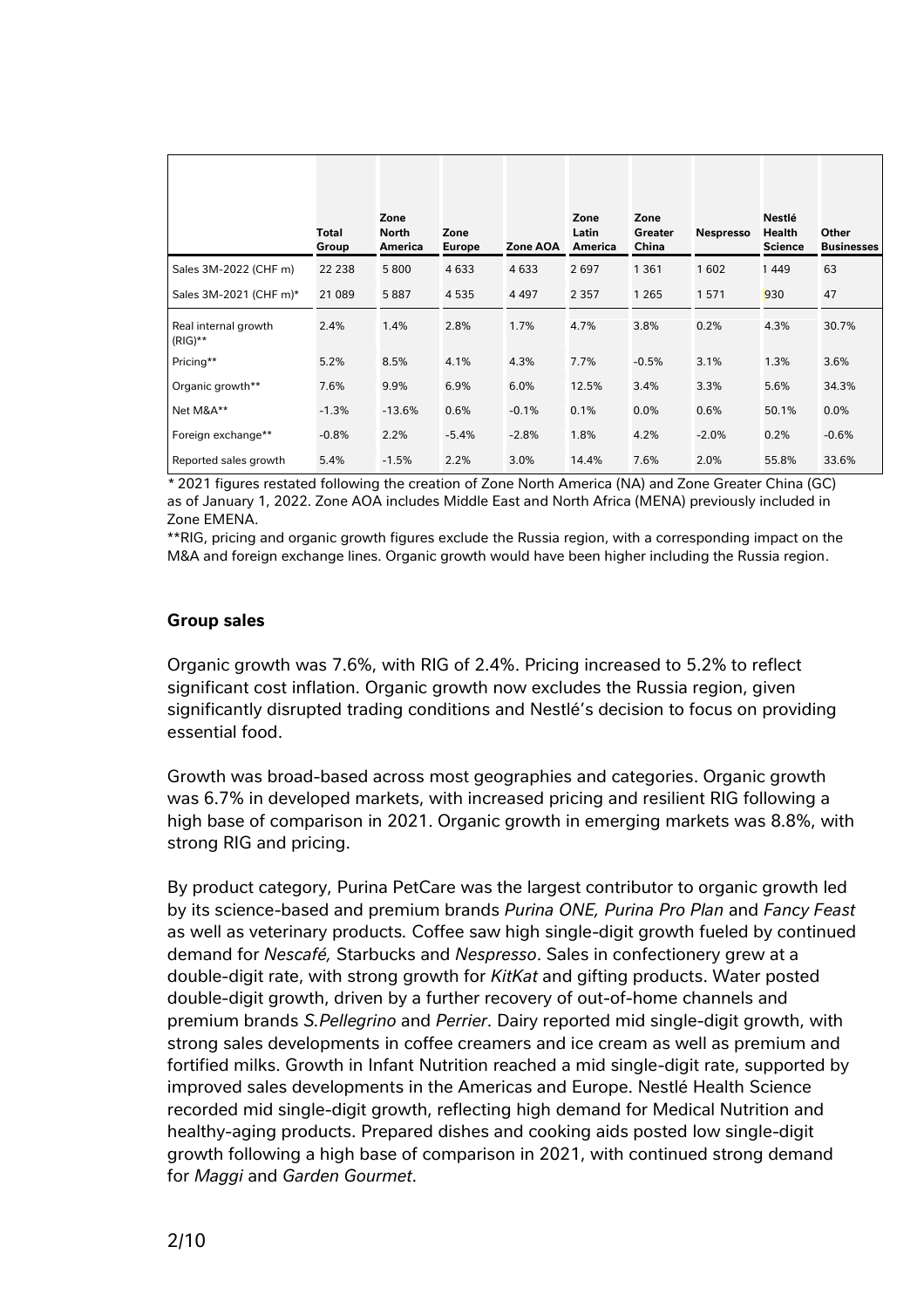By channel, organic growth in retail sales was 5.9%. Within retail, e-commerce sales grew by 5.0%, building on very strong growth of 39.6% in the first quarter of 2021. Organic growth in out-of-home channels reached 35.6%, with sales exceeding 2019 levels.

Net divestitures decreased sales by 1.3%, largely related to the Nestlé Waters North America transaction, which closed on March 31, 2021. Divestitures were partially offset by acquisitions, including the core brands of The Bountiful Company. The impact on sales from foreign exchange was negative at 0.8%. Total reported sales increased by 5.4% to CHF 22.2 billion.

#### **Portfolio Management**

On April 1, 2022, Nestlé Health Science completed the acquisition of a majority stake in Orgain, a leader in plant-based nutrition. Orgain complements Nestlé Health Science's existing portfolio of nutrition products that support healthier lives. The deal is expected to be slightly accretive to Nestlé's organic growth, while slightly dilutive to the Group's underlying trading profit margin in 2022. The agreement includes the option for Nestlé Health Science to fully acquire Orgain in 2024.

#### **Zone North America**

• 9.9% organic growth: 1.4% RIG; 8.5% pricing.

|                               | <b>Sales</b><br>3M-2022 | <b>Sales</b><br>3M-2021 | <b>RIG</b> | Pricina | Organic<br>arowth | <b>Net</b><br>M&A | Foreian<br>exchange Growth | Reported |
|-------------------------------|-------------------------|-------------------------|------------|---------|-------------------|-------------------|----------------------------|----------|
| Zone North America CHF 5.8 bn |                         | CHF 5.9 bn 1.4%         |            | 8.5%    | 9.9%              | $-13.6%$          | 2.2%                       | $-1.5%$  |

Organic growth was 9.9%, with RIG of 1.4%. Pricing reached 8.5%. Net divestitures reduced sales by 13.6%, as the divestment of the Nestlé Waters North America brands more than offset the acquisition of Essentia Water. Foreign exchange had a positive impact of 2.2%. Reported sales in Zone North America decreased by 1.5% to CHF 5.8 billion.

Organic growth in Zone North America was close to a double-digit rate, supported by increased pricing, strong momentum in e-commerce and a further recovery of out-ofhome channels. The Zone saw continued broad-based market share gains, led by pet food, coffee and creamers.

By product category, Purina PetCare was the largest growth contributor, supported by strong momentum in e-commerce and premium brands, *Purina ONE, Purina Pro Plan*  and *Fancy Feast*. Nestlé Professional and Starbucks out-of-home products posted double-digit growth. The beverages category reported high single-digit growth, with strong demand for Starbucks at-home products and *Coffee mate*. Sales in water grew at a double-digit rate, fueled by a recovery for premium brands, *S.Pellegrino* and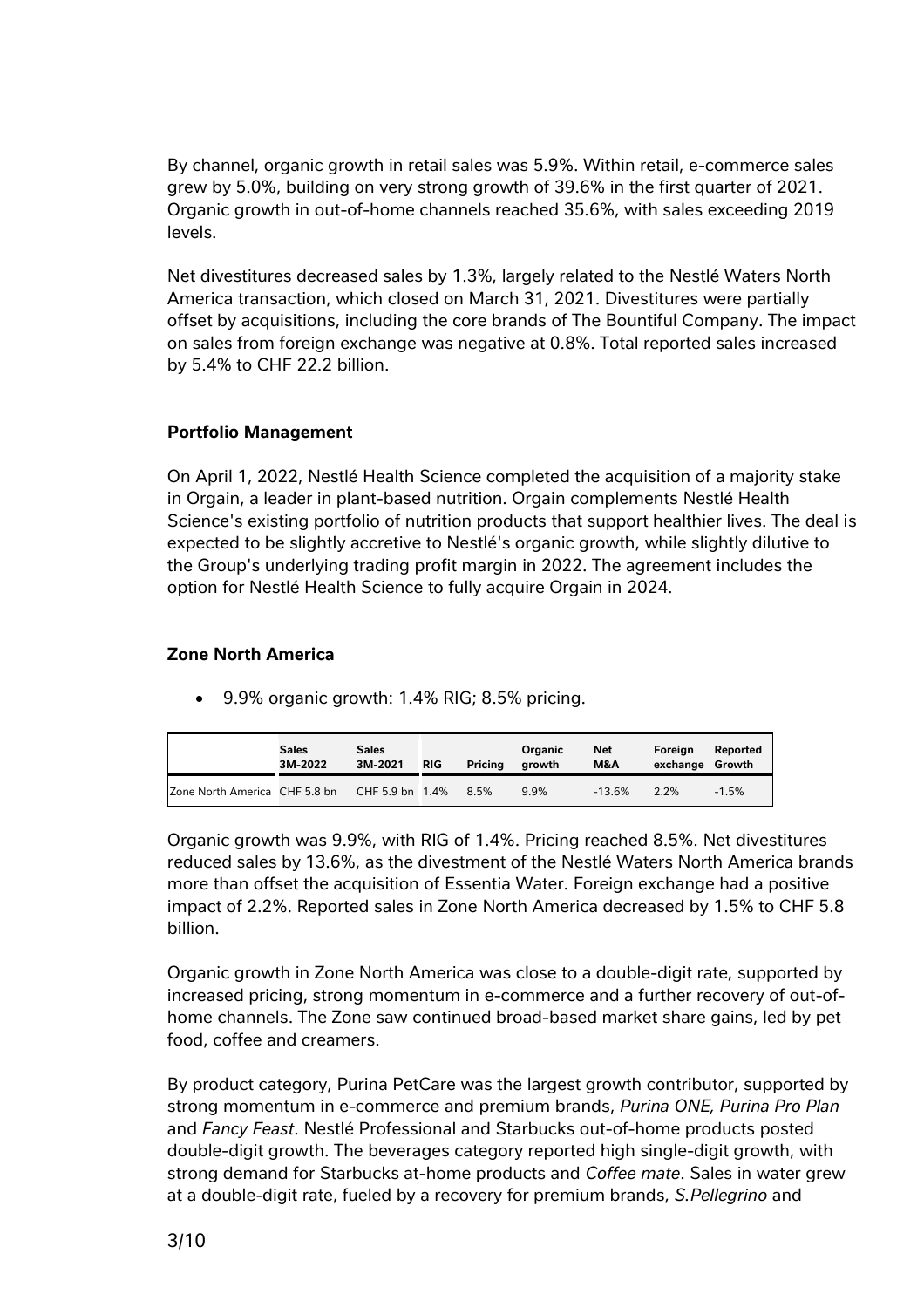*Perrier* as well as continued strong demand for *Essentia*. Growth in Infant Nutrition reached a double-digit rate, reflecting supply shortages in the market. Frozen food saw positive growth, despite supply chain constraints and a high base of comparison in 2021. Positive sales developments in frozen pizza and *Hot Pockets* were partially offset by negative growth for frozen meals. Confectionery in Canada reported doubledigit growth, led by *KitKat*.

#### **Zone Europe**

• 6.9% organic growth: 2.8% RIG; 4.1% pricing.

|              | <b>Sales</b><br>3M-2022 | <b>Sales</b><br>3M-2021 | RIG | Pricina | Organic<br>arowth | Net<br>M&A | Foreian<br>exchange Growth | Reported |
|--------------|-------------------------|-------------------------|-----|---------|-------------------|------------|----------------------------|----------|
| Zone Europe* | CHF 4.6 bn              | CHF 4.5 bn 2.8%         |     | 4.1%    | 6.9%              | 0.6%       | $-5.4%$                    | 2.2%     |

\*RIG, pricing and organic growth figures exclude the Russia region, with a corresponding impact on the M&A and foreign exchange lines

Organic growth reached 6.9%, with solid RIG of 2.8%. Pricing increased to 4.1%, with an acceleration across most geographies and categories. Foreign exchange negatively impacted sales by 5.4%. Reported sales in Zone Europe increased by 2.2% to CHF 4.6 billion.

Zone Europe reported high single-digit organic growth, supported by higher pricing, sustained e-commerce momentum and a further recovery in out-of-home channels. The Zone continued to see market share gains, particularly in pet food, coffee and plant-based food.

By product category, the key growth driver was Nestlé Professional, with sales exceeding 2019 levels. Sales in Purina PetCare grew at a double-digit rate, driven by premium brands *Purina ONE, Purina Pro Plan* and *Gourmet* as well as veterinary products. *Tails.com* and *Lily's Kitchen* also saw strong momentum, supported by continued distribution expansion. Sales in Infant Nutrition grew at a double-digit rate, helped by market share gains*.* Water posted double-digit growth, led by *S.Pellegrino*. Confectionery reported mid single-digit growth, with a strong recovery for *KitKat* and gifting products. Growth in coffee was almost flat, following strong double-digit growth in the first quarter of 2021. Starbucks products and *Nescafé Farmers Origins*, a new range of coffee capsules for Nespresso machines, resonated strongly with consumers. Culinary posted a sales decrease, following a high base of comparison in 2021. *Garden Gourmet* plant-based products continued to see strong momentum.

#### **Zone Asia, Oceania and Africa (AOA)**

• 6.0% organic growth: 1.7% RIG; 4.3% pricing.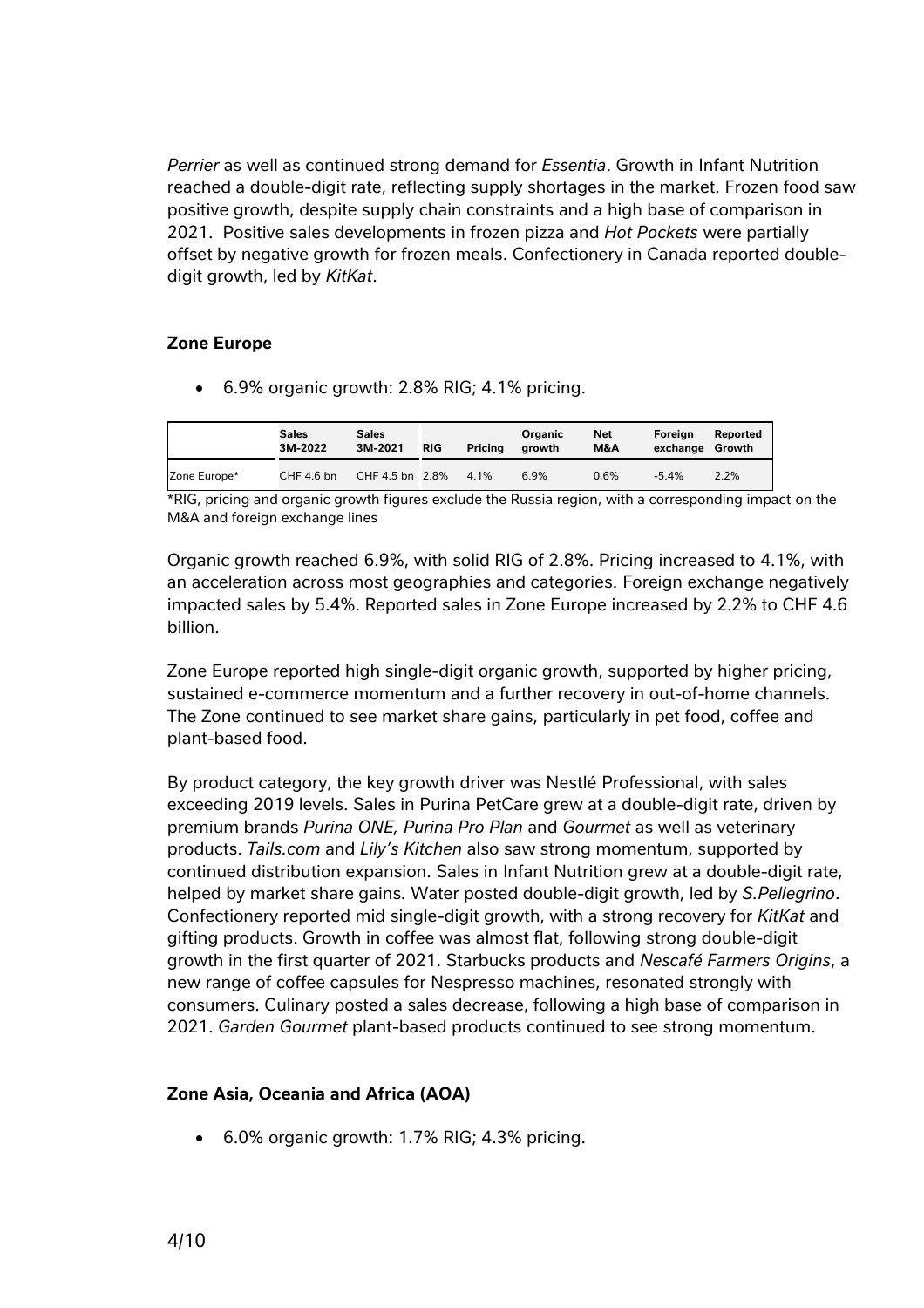|          | <b>Sales</b><br>3M-2022 | <b>Sales</b><br>3M-2021 | <b>RIG</b> | Pricing | Organic<br>growth | <b>Net</b><br>M&A | Foreian<br>exchange Growth | Reported |
|----------|-------------------------|-------------------------|------------|---------|-------------------|-------------------|----------------------------|----------|
| Zone AOA | CHF 4.6 bn              | CHF 4.5 bn 1.7%         |            | 4.3%    | 6.0%              | $-0.1%$           | $-2.8%$                    | 3.0%     |

Organic growth reached 6.0%, with RIG of 1.7%. Pricing increased to 4.3%, with broad-based contributions from most geographies and categories. Foreign exchange reduced sales by 2.8%. Reported sales in Zone AOA increased by 3.0% to CHF 4.6 billion.

Zone AOA reported mid single-digit organic growth, with particular strength in South Asia and Sub-Saharan Africa. Growth was supported by increased pricing, a further recovery in out-of-home channels and continued momentum for affordable offerings. The Zone saw market share gains in most categories, particularly culinary, coffee and ice cream.

South-East Asia posted low single-digit growth, with robust demand in *Maggi* and *Nescafé*, particularly in Malaysia. South Asia recorded double-digit growth, supported by continued distribution expansion and innovation, with strong growth for *Maggi* and *KitKat*. Sales in Sub-Saharan Africa grew at a double-digit rate, based on strong momentum for affordable nutrition offerings particularly in *Maggi* and *Milo.* Middle East and North Africa posted low single-digit growth, as robust demand in culinary was partially offset by a sales decline in dairy. Japan reported high single-digit growth, driven by coffee and Purina PetCare. Sales in South Korea grew at a double-digit rate, driven by coffee. Oceania reported mid single-digit growth, with particular strength in *Nescafé* and *Maggi*.

By product category, culinary was the largest growth contributor, led by *Maggi*. Coffee posted high single-digit growth, with continued strong demand for *Nescafé* and Starbucks products. Sales in Nestlé Professional grew at a double-digit rate. Cocoa and malt beverages grew at a high single-digit rate. The recently launched *Milo* Soy resonated strongly with consumers. Confectionery reported high single-digit growth, with strong demand for *KitKat*. Growth in Infant Nutrition turned positive, driven by *Lactogen*. Sales in Purina PetCare grew at a high single-digit rate, led by *Purina Pro Plan* and *Purina ONE*.

#### **Zone Latin America**

• 12.5% organic growth: 4.7% RIG; 7.7% pricing.

|                               | <b>Sales</b><br>3M-2022 | <b>Sales</b><br>3M-2021 | <b>RIG</b> | Pricina | Organic<br>arowth | Net<br>M&A | Foreian<br>exchange Growth | Reported |
|-------------------------------|-------------------------|-------------------------|------------|---------|-------------------|------------|----------------------------|----------|
| Zone Latin America CHF 2.7 bn |                         | CHF 2.4 bn 4.7%         |            | 7 7%    | 12.5%             | 0.1%       | 1.8%                       | 14.4%    |

Organic growth was 12.5%, with strong RIG of 4.7%. Pricing increased to 7.7%. Foreign exchange had a positive impact of 1.8%. Reported sales in Zone Latin America increased by 14.4% to CHF 2.7 billion.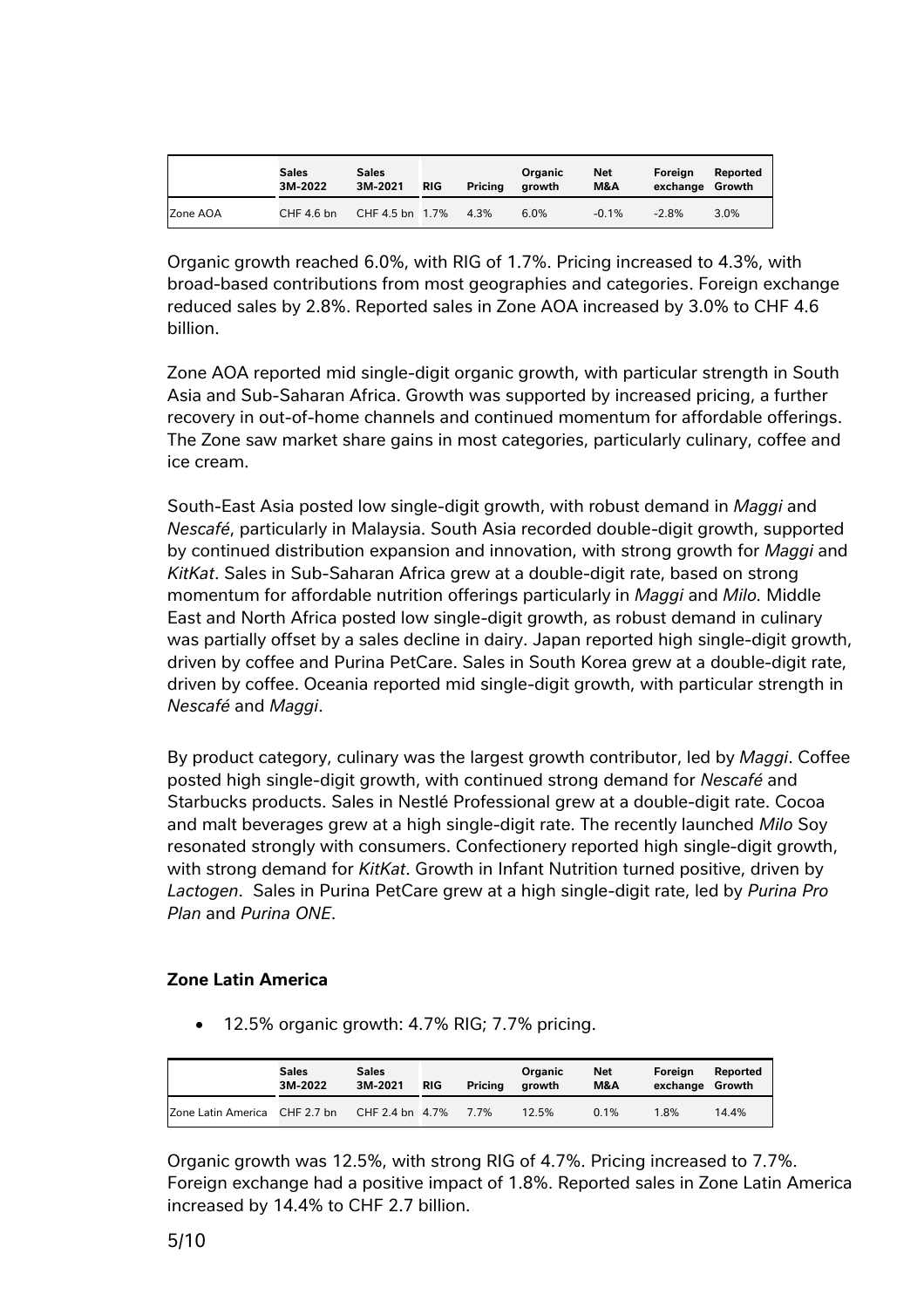Zone Latin America reported double-digit organic growth, building on a high base of comparison in 2021. Growth was supported by strong execution and continued ecommerce momentum, with broad-based contributions across most geographies and product categories. The Zone saw market share gains in pet food, Infant Nutrition and chilled dairy.

Sales in Brazil grew at a double-digit rate, with strong growth in confectionery, cocoa and malt beverages as well as Infant Nutrition. Mexico also reported broad-based double-digit growth, reflecting high demand for *Nescafé*, Purina PetCare and *Carnation*. Sales in Chile grew at double-digit rate, led by confectionery, ice cream and Purina PetCare. The recently acquired direct-to-consumer premium chocolate business, La Fête, saw strong demand in Chile.

By product category, confectionery was the largest growth contributor, in particular *KitKat* and gifting products. Sales in Purina PetCare grew at a double-digit rate, led by *Dog Chow, Cat Chow* and *Purina Pro Plan*. Coffee and Nestlé Professional also reported strong double-digit growth. Infant Nutrition saw mid single-digit growth, based on robust demand for *Nido* and *NAN* functional products. Growth in dairy was flat, following a high base of comparison in 2021.

#### **Zone Greater China**

**Sales 3M-2022 Sales 3M-2021 RIG Pricing Organic growth Net M&A Foreign exchange Growth**

Zone Greater China CHF 1.4 bn CHF 1.3 bn 3.8% -0.5% 3.4% 0.0% 4.2% 7.6%

• 3.4% organic growth: 3.8% RIG; -0.5% pricing.

Organic growth was 3.4%, with RIG of 3.8% and pricing of -0.5%. Foreign exchange had a positive impact of 4.2%. Reported sales in Zone Greater China increased by 7.6% to CHF 1.4 billion.

**Reported**

Zone Greater China reported low single-digit organic growth, partly impacted by the timing of Chinese New Year. Growth was supported by innovation, with market share gains in culinary, ready-to-drink coffee and confectionery.

By product category, strong sales developments in most categories were partly offset by a sales decline in Infant Nutrition. Turnaround initiatives in Infant Nutrition continued. Coffee posted double-digit growth, based on strong momentum for *Nescafé* ready-to-drink and Starbucks products. Sales in culinary grew at double-digit rate, supported by new product launches. Nestlé Professional reported high singledigit growth, despite regional lockdowns. Confectionery posted high single-digit growth, led by strong demand for *Shark* wafer chocolate and solid growth for *Hsu Fu Chi.*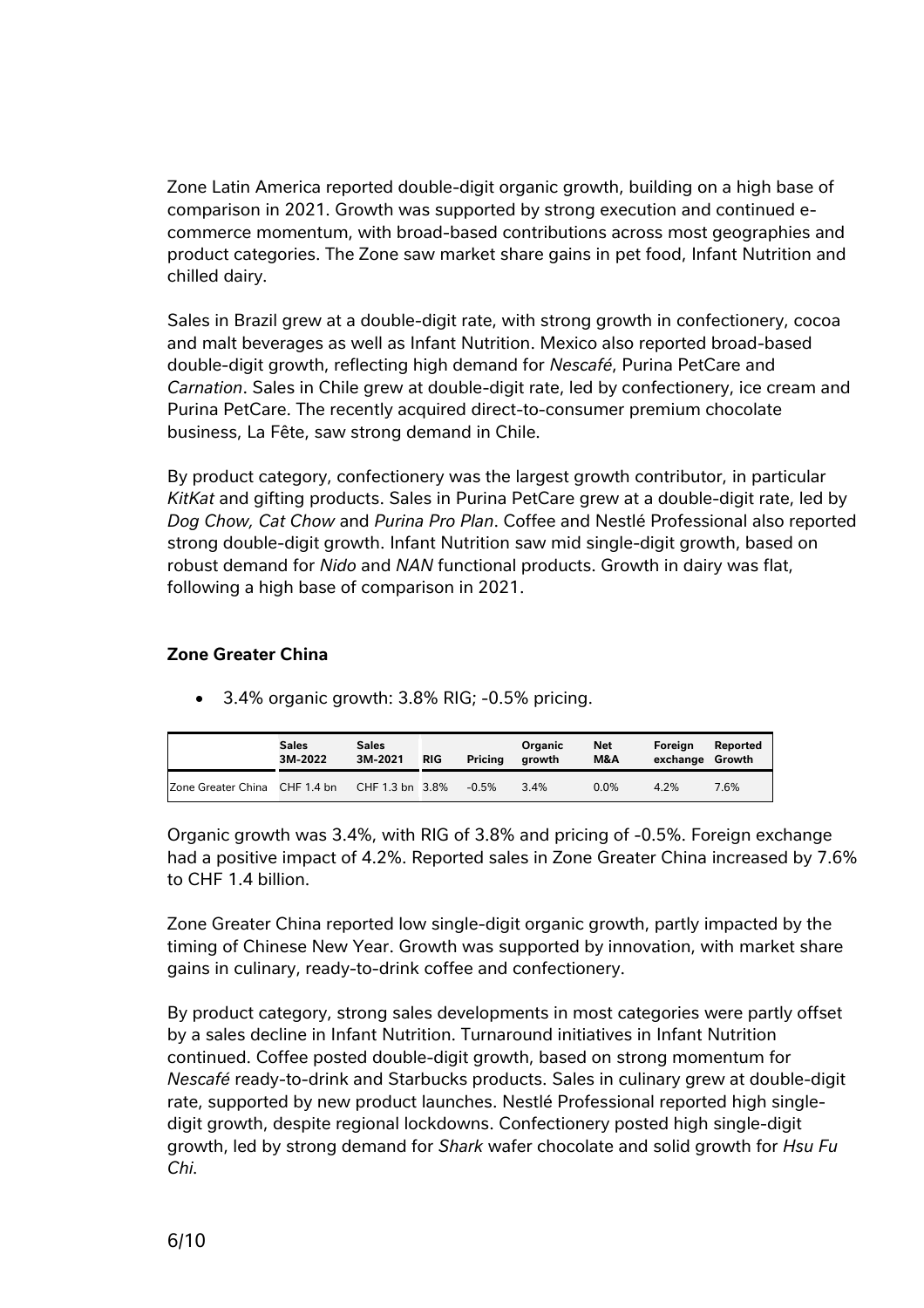#### **Nespresso**

• 3.3% organic growth: 0.2% RIG; 3.1% pricing.

|            | Sales<br>3M-2022 | Sales<br>3M-2021 | <b>RIG</b> | Pricina | Organic<br>arowth | Net<br><b>M&amp;A</b> | Foreian<br>Exchange growth | Reported |
|------------|------------------|------------------|------------|---------|-------------------|-----------------------|----------------------------|----------|
| Nespresso* | CHF 1.6 bn       | CHF 1.6 bn 0.2%  |            | 3.1%    | 3.3%              | 0.6%                  | $-2.0%$                    | 2.0%     |

\*RIG, pricing and organic growth figures exclude the Russia region, with a corresponding impact on the M&A and foreign exchange lines

Organic growth was 3.3% based on RIG of 0.2% and increased pricing of 3.1%. Foreign exchange negatively impacted sales by 2.0%. Reported sales in Nespresso increased by 2.0% to CHF 1.6 billion.

Nespresso reported low single-digit organic growth, following strong double-digit growth in the first quarter of 2021. Out-of-home channels saw continued recovery, with increased adoption for the recently launched *Momento* system. Growth was fueled by continued momentum for the *Vertuo* system and innovation. New products included limited editions in the *Master Origins* range, *Aged Sumatra* and *Papua New Guinea*, as well as in the *World Explorations* range with *Miami Espresso*.

By geography, North America posted double-digit growth with continued market share gains. Europe reported a sales decrease, following a high base of comparison in 2021. Other regions combined recorded double-digit growth.

#### **Nestlé Health Science**

• 5.6% organic growth: 4.3% RIG; 1.3% pricing.

|                                                    | Sales<br>3M-2022 | Sales<br>3M-2021 | <b>RIG</b> | Pricina | Organic<br>arowth | Net<br>M&A | Foreian<br>Exchange growth | Reported |
|----------------------------------------------------|------------------|------------------|------------|---------|-------------------|------------|----------------------------|----------|
| INestlé Health Science* CHF 1.4 bn CHF 0.9 bn 4.3% |                  |                  |            | 1.3%    | 5.6%              | 50.1%      | 0.2%                       | 55.8%    |

\*RIG, pricing and organic growth figures exclude the Russia region, with a corresponding impact on the M&A and foreign exchange lines

Organic growth was 5.6%, with robust RIG of 4.3% and increased pricing of 1.3%. Net acquisitions increased sales by 50.1%, largely related to the acquisition of the core brands of The Bountiful Company. Foreign exchange positively impacted sales by 0.2%. Reported sales in Nestlé Health Science increased by 55.8% to CHF 1.4 billion.

Nestlé Health Science posted mid single-digit organic growth with market share gains, building on two consecutive years of double-digit growth. Growth was supported by innovation and geographic expansion.

Consumer Care posted low single-digit growth. Healthy-aging products grew at a double-digit rate, supported by *Boost* and *Nutren*. Vitamins, minerals and supplements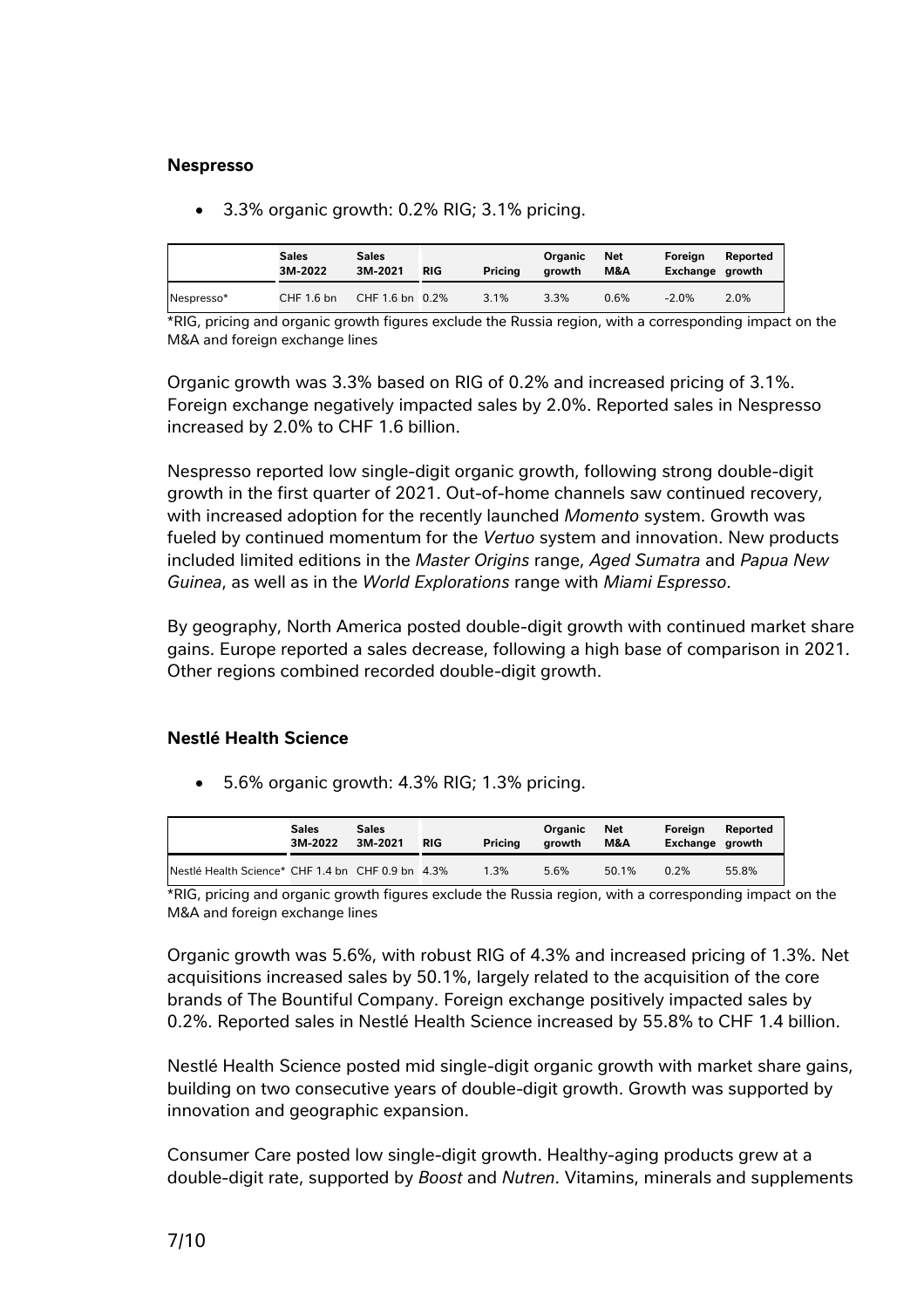posted slightly positive growth, following a high base of comparison in early 2021 during the pandemic. *Vital Proteins* and *Solgar* continued to see strong momentum.

Medical Nutrition saw double-digit growth with continued strong sales developments for pediatric products, particularly *Althéra, Alfaré* and *Alfamino*. *Palforzia*, the peanut allergy treatment, saw signs of increased adoption after COVID-related delays.

By geography, sales in North America grew at a mid single-digit rate. Europe saw a slight sales decrease. Other regions posted double-digit growth.

#### **Providing humanitarian relief to the people of Ukraine**

Since the beginning of the war, Nestlé has focused on supporting its employees, their families and the people of Ukraine. The company has mobilized teams across the region to get food and essential supplies to the local population. Working in partnership with Ukrainian charities, Nestlé has also organized direct humanitarian support in the war zone.

Nestlé is one of the few companies that continues to keep shelves stocked for the population in Ukraine. The company was able to largely maintain operations in the west of the country, whereas operations of its factory in Kharkiv were halted due to heavy shelling. Nestlé employees volunteered to transform the company's Kharkiv Distribution Center into a donation center to provide food to the local community. To date Nestlé has donated more than 40 million servings of food, beverage and nutrition products across the country.

Nestlé has been and continues to be in close contact with its 5 800 employees in Ukraine. Among other measures, the company is providing them with advance salary payments, one-off payments to support relocation, salary continuance for the foreseeable future and job offers in other Nestlé operating companies.

Additionally, Nestlé has set up support hubs in neighboring countries, such as Poland, to welcome employees and their families who have fled Ukraine. For example, part of the company's factory in Rzeszow, Poland has been converted into accommodation for those fleeing, and temporary housing has been arranged in other parts of Central and Eastern Europe.

Nestlé employees all over the world are bringing to life the company's long tradition of humanitarian support. They are supporting humanitarian relief efforts through donations to The International Federation of Red Cross and Red Crescent Societies (IFRC), with the company matching all contributions to double their impact. The company has also supported Global Citizen's #StandUpForUkraine campaign, pledging monetary support to Global Giving that will provide critical relief for refugees who have fled Ukraine. In total, Nestlé has committed more than CHF 15 million in monetary and product contributions to the people of Ukraine this year.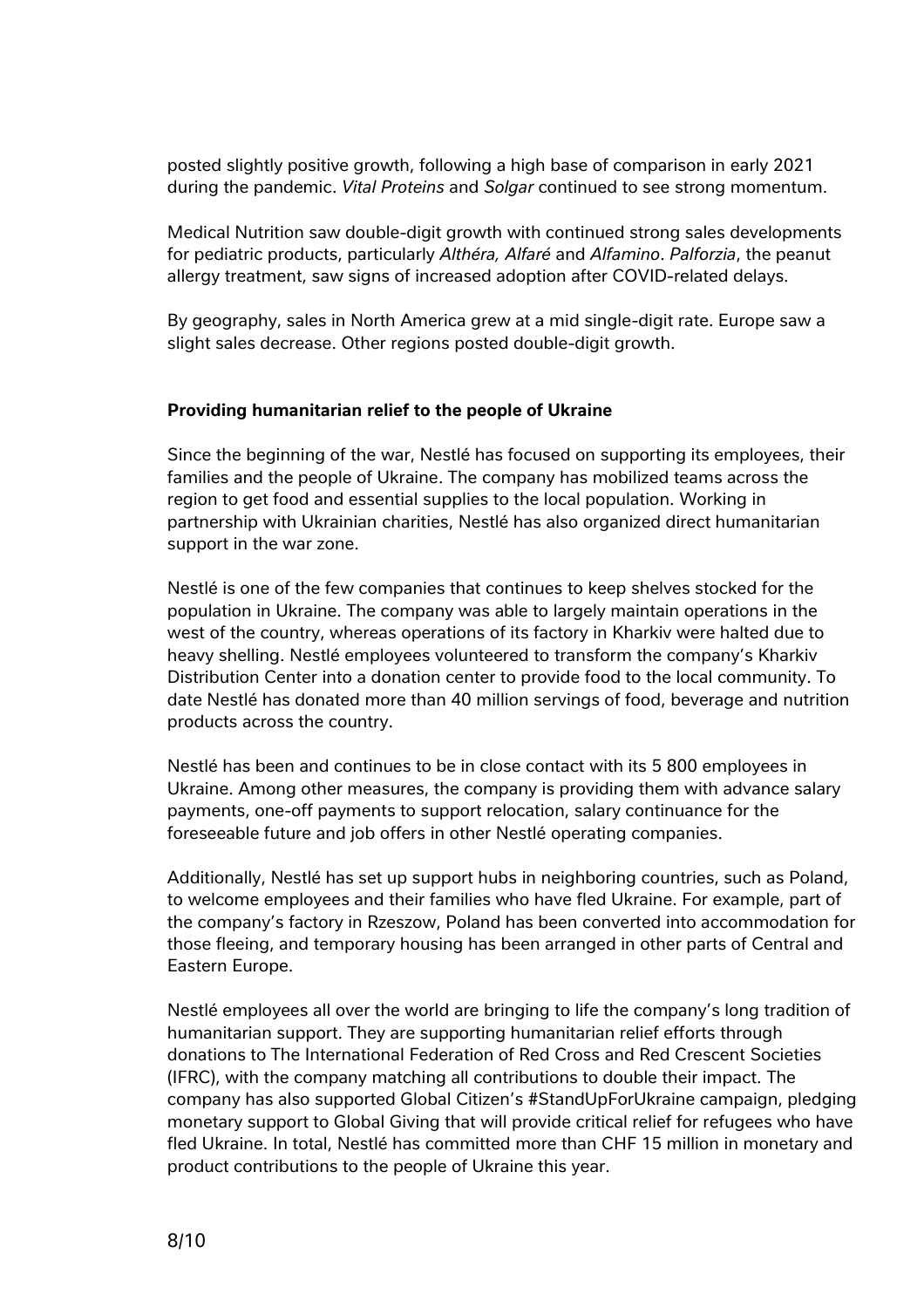#### **Outlook**

**Full-year 2022 outlook confirmed**: we expect organic sales growth around 5% and underlying trading operating profit margin between 17.0% and 17.5%. Underlying earnings per share in constant currency and capital efficiency are expected to increase.

#### **Contacts:**

| Media            |              | Christoph Meier Tel.: +41 21 924 2200 | mediarelations@nestle.com |
|------------------|--------------|---------------------------------------|---------------------------|
| <i>Investors</i> | Luca Borlini | Tel.: +41 21 924 3509                 | ir@nestle.com             |